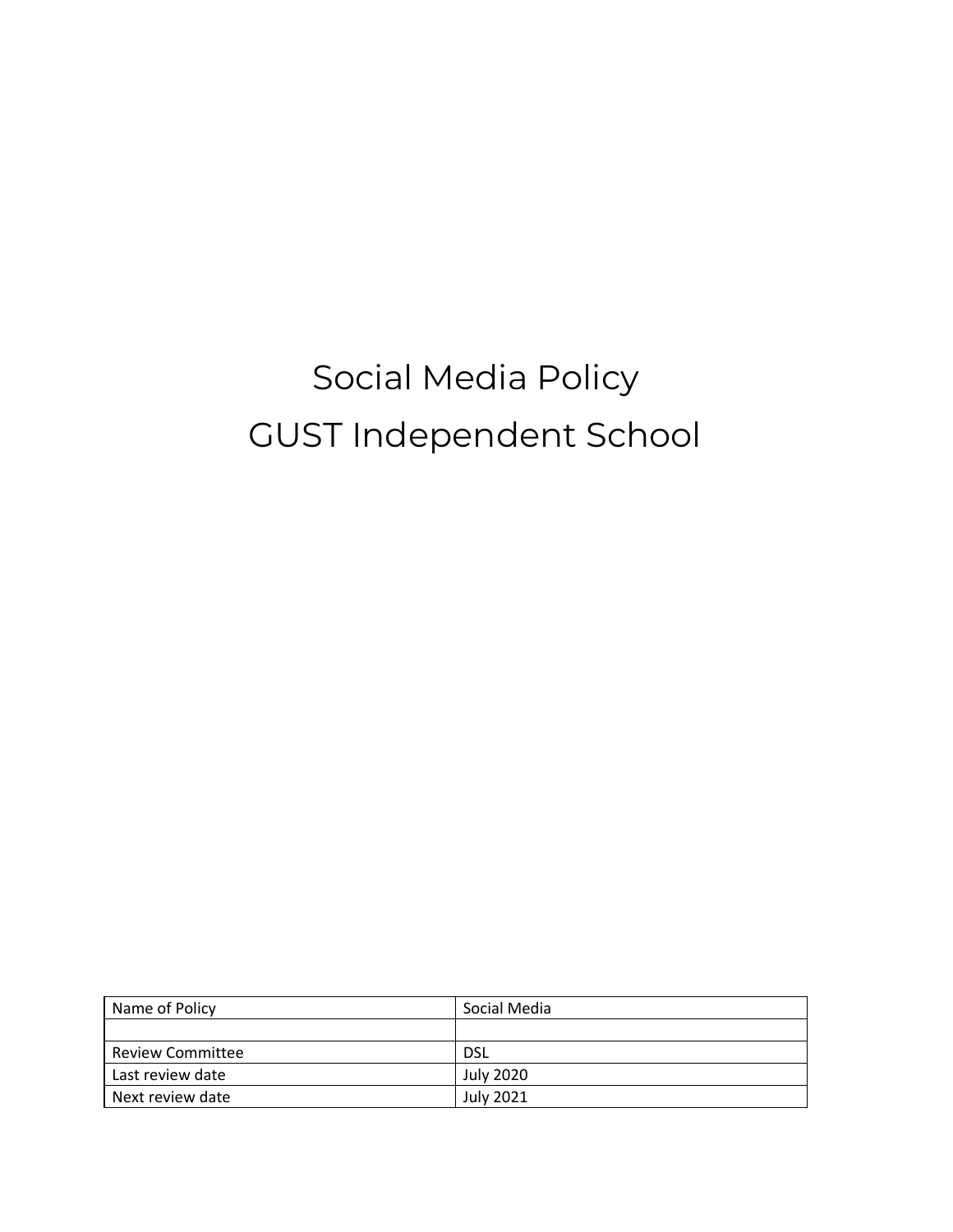# Introduction

Social media (e.g. Facebook, Twitter, Instagram) is a broad term for any kind of online platform which enables people to directly interact with each other. However, some games, for example Minecraft or Roblox and video sharing platforms such as YouTube have social media elements to them.

GUST Independent School recognises the numerous benefits and opportunities which a social media presence offers. Staff, parents/carers and students are actively encouraged to find creative ways to use social media. However, there are some risks associated with social media use, especially around the issues of safeguarding, bullying and personal reputation. This policy aims to encourage the safe use of social media by the school, its staff, parents, carers and children.

## Scope

This policy is subject to the school's codes of conduct and acceptable use agreements.

This policy:

- **●** Applies to all staff and to all online communications which directly or indirectly, represent the school.
- **●** Applies to such online communications posted at any time and from anywhere.
- Encourages the safe and responsible use of social media through training and education.
- Defines the monitoring of public social media activity pertaining to the school.

The school respects privacy and understands that staff and students may use social media forums in their private lives. However, personal communications likely to have a negative impact on professional standards and/or the school's reputation are within the scope of this policy.

#### Professional communications are those made through official channels, posted on a school account or using the school name. All professional communications are within the scope of this policy.

Personal communications are those made via personal social media accounts. In all cases, where a personal account is used which associates itself with, or impacts on, the school, it must be made clear that the member of staff is not communicating on behalf of the school with an appropriate disclaimer. Such personal communications are within the scope of this policy.

Personal communications which do not refer to or impact upon the school are outside the scope of this policy.

Digital communications with students are also considered. Staff may use school email and learning platforms (such as Google Classroom) to communicate with students via a school account. However, the use of social media to contact students or correspond with students is forbidden. If a student contacts a member of staff via social media the member of staff must divulge this to the Headteacher or DSL to decide on any further action.

# Organisational control

#### Roles & Responsibilities

- **●** SLT
	- o Facilitating training and guidance on Social Media use.
	- o Developing and implementing the Social Media policy
	- o Taking a lead role in investigating any reported incidents.
	- o Making an initial assessment when an incident is reported and involving appropriate staff and external agencies as required.
	- o Receive completed applications for Social Media accounts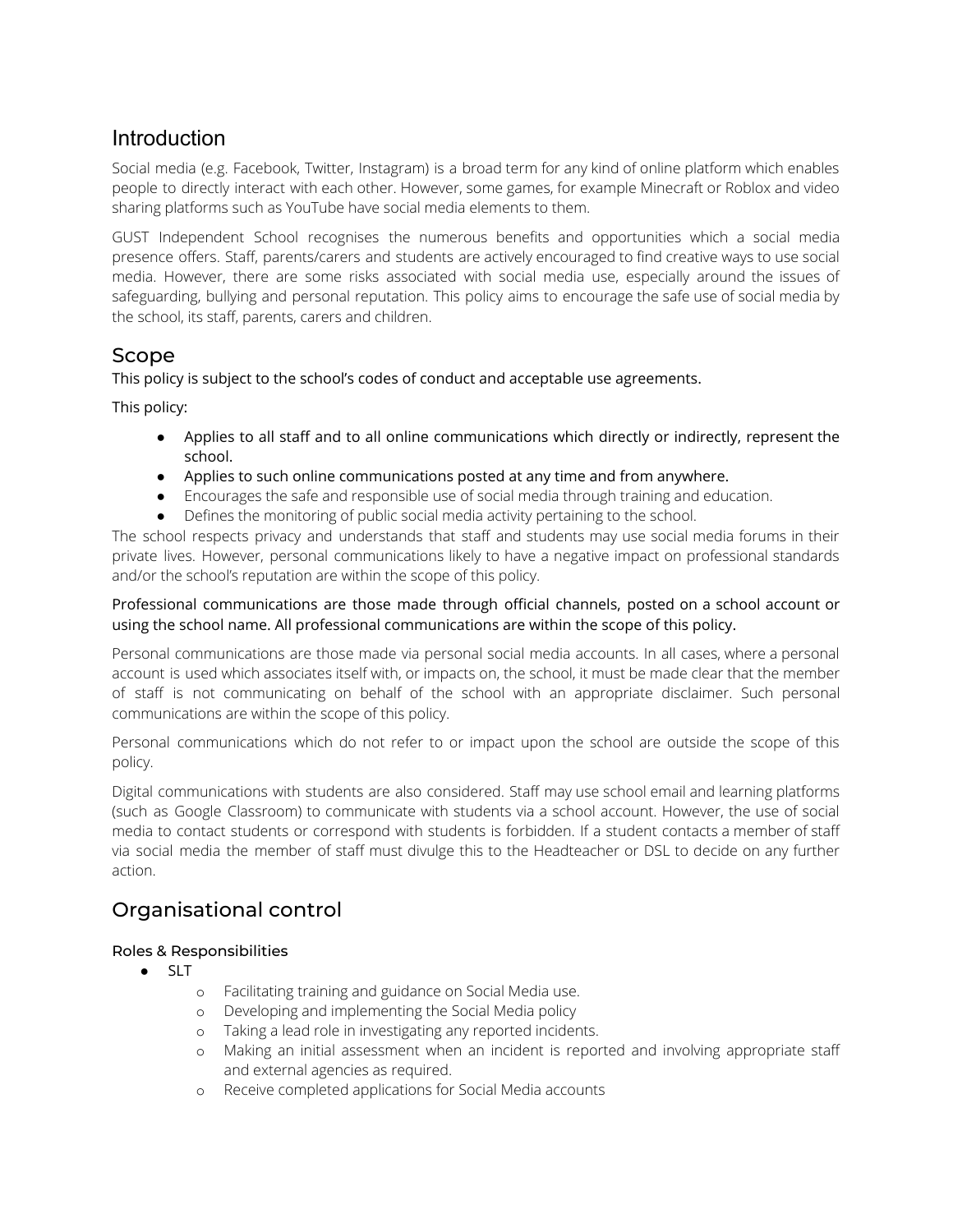o Approve account creation

#### **●** Administrator/Moderator

- o Create the account following SLT approval
- o Store account details, including passwords securely
- o Be involved in monitoring and contributing to the account
- o Control the process for managing an account after the lead staff member has left the organisation (closing or transferring)
- **●** Staff
	- o Know the contents of and ensure that any use of social media is carried out in line with this and other relevant policies
	- o Attending appropriate training
	- o Regularly monitoring, updating and managing content he/she has posted via school accounts
	- o Adding an appropriate disclaimer to personal accounts when naming the school

# Process for creating new accounts

The school community is encouraged to consider if a social media account will help them in their work, e.g. a history department Twitter account, or a "Friends of the school" Facebook page. Anyone wishing to create such an account must present a business case to the Leadership Team which covers the following points:-

- The aim of the account
- The intended audience
- How the account will be promoted
- Who will run the account (at least two staff members should be named)
- Will the account be open or private/closed

Following consideration by the SLT an application will be approved or rejected. In all cases, the SLT must be satisfied that anyone running a social media account on behalf of the school has read and understood this policy and received appropriate training. This also applies to anyone who is not directly employed by the school, including volunteers or parents.

#### Monitoring

School accounts must be monitored regularly and frequently (preferably 7 days a week, including during holidays). Any comments, queries or complaints made through those accounts must be responded to within 24 hours (or on the next working day if received at a weekend) even if the response is only to acknowledge receipt. Regular monitoring and intervention is essential in case a situation arises where bullying or any other inappropriate behaviour arises on a school social media account.

# Behaviour

- **●** The school requires that all users using social media adhere to the standard of behaviour as set out in this policy and other relevant policies.
- Digital communications by staff must be professional and respectful at all times and in accordance with this policy. Staff will not use social media to infringe on the rights and privacy of others or make ill-considered comments or judgments about staff. school social media accounts must not be used for personal gain. Staff must ensure that confidentiality is maintained on social media even after they leave the employment of the school.
- Users must declare who they are in social media posts or accounts. Anonymous posts are discouraged in relation to school activity.
- If a journalist makes contact about posts made using social media staff must follow the school media policy before responding.
- *●* Unacceptable conduct, (e.g. defamatory, discriminatory, offensive, harassing content or a breach of data protection, confidentiality, copyright) will be considered extremely seriously by the school and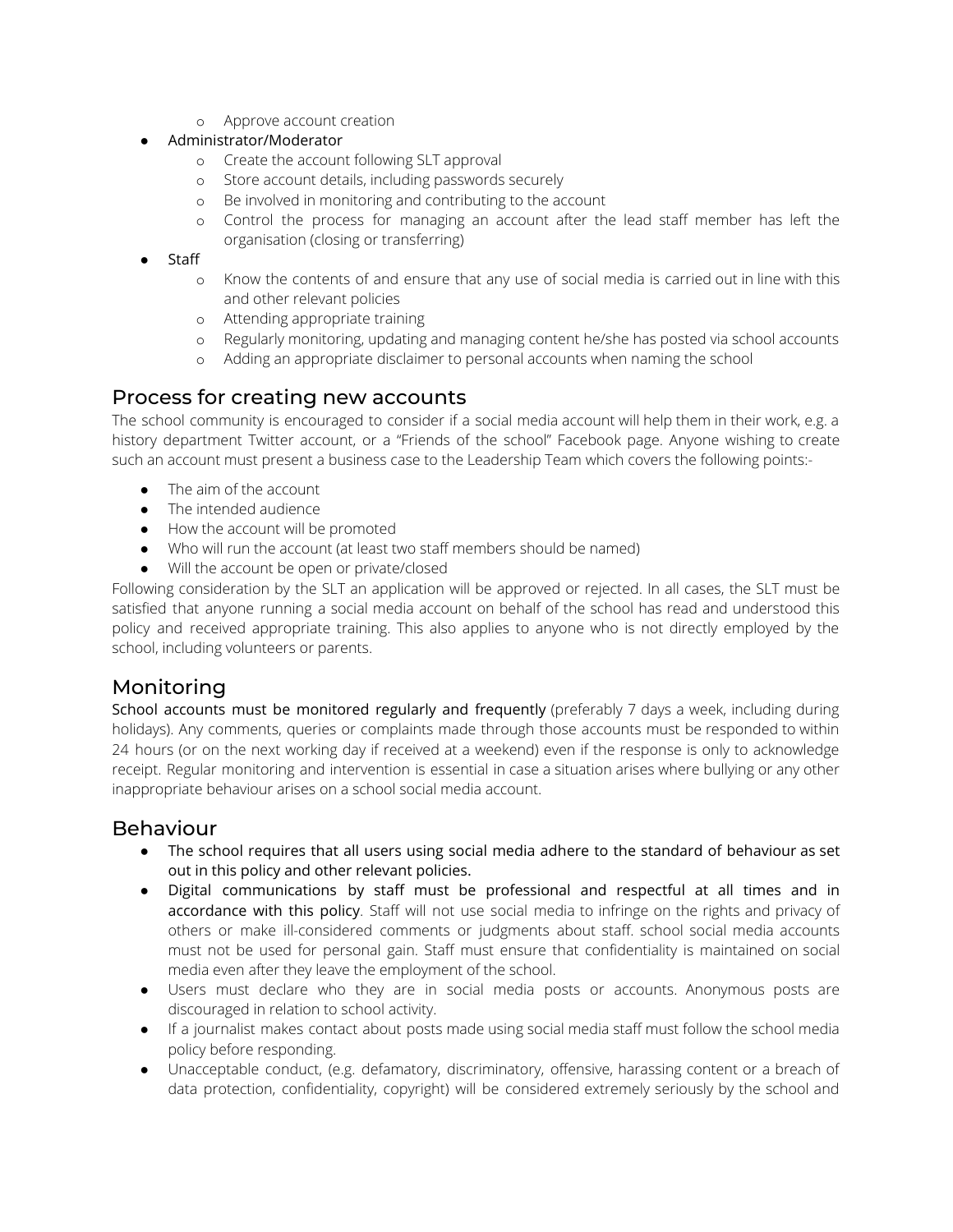will be reported as soon as possible to a relevant senior member of staff, and escalated where appropriate.

- *●* The use of social media by staff while at work may be monitored, in line with school policies. The school permits reasonable and appropriate access to private social media sites. However, where excessive use is suspected, and considered to be interfering with relevant duties, disciplinary action may be taken
- The school will take appropriate action in the event of breaches of the social media policy. Where conduct is found to be unacceptable, the school will deal with the matter internally. Where conduct is considered illegal, the school will report the matter to the police and other relevant external agencies, and may take action according to the disciplinary policy.

## Legal considerations

- **●** Users of social media should consider the copyright of the content they are sharing and, where necessary, should seek permission from the copyright holder before sharing.
- **●** Users must ensure that their use of social media does not infringe upon relevant data protection laws, or breach confidentiality.

## Handling abuse

- When acting on behalf of the school, handle offensive comments swiftly and with sensitivity.
- If a conversation turns and becomes offensive or unacceptable, school users should block, report or delete other users or their comments/posts and should inform the audience exactly why the action was taken
- If you feel that you or someone else is subject to abuse by colleagues through use of a social networking site, then this action must be reported using the agreed school protocols.

# Tone

The tone of content published on social media should be appropriate to the audience, whilst retaining appropriate levels of professional standards. Keywords to consider when composing messages are:

- Engaging
- Conversational
- Informative
- Friendly (on certain platforms, e.g. Facebook)

# Use of images

School use of images can be assumed to be acceptable, providing the following guidelines are strictly adhered to.

- Permission to use any photos or video recordings should be sought in line with the school's digital and video images policy. If anyone, for any reason, asks not to be filmed or photographed then their wishes should be respected.
- **●** Under no circumstances should staff share or upload student pictures online other than via school owned social media accounts
- Staff should exercise their professional judgement about whether an image is appropriate to share on school social media accounts. Students should be appropriately dressed, not be subject to ridicule and must not be on any school list of children whose images must not be published.
- If a member of staff inadvertently takes a compromising picture which could be misconstrued or misused, they must delete it immediately.

# Personal use

**●** Staff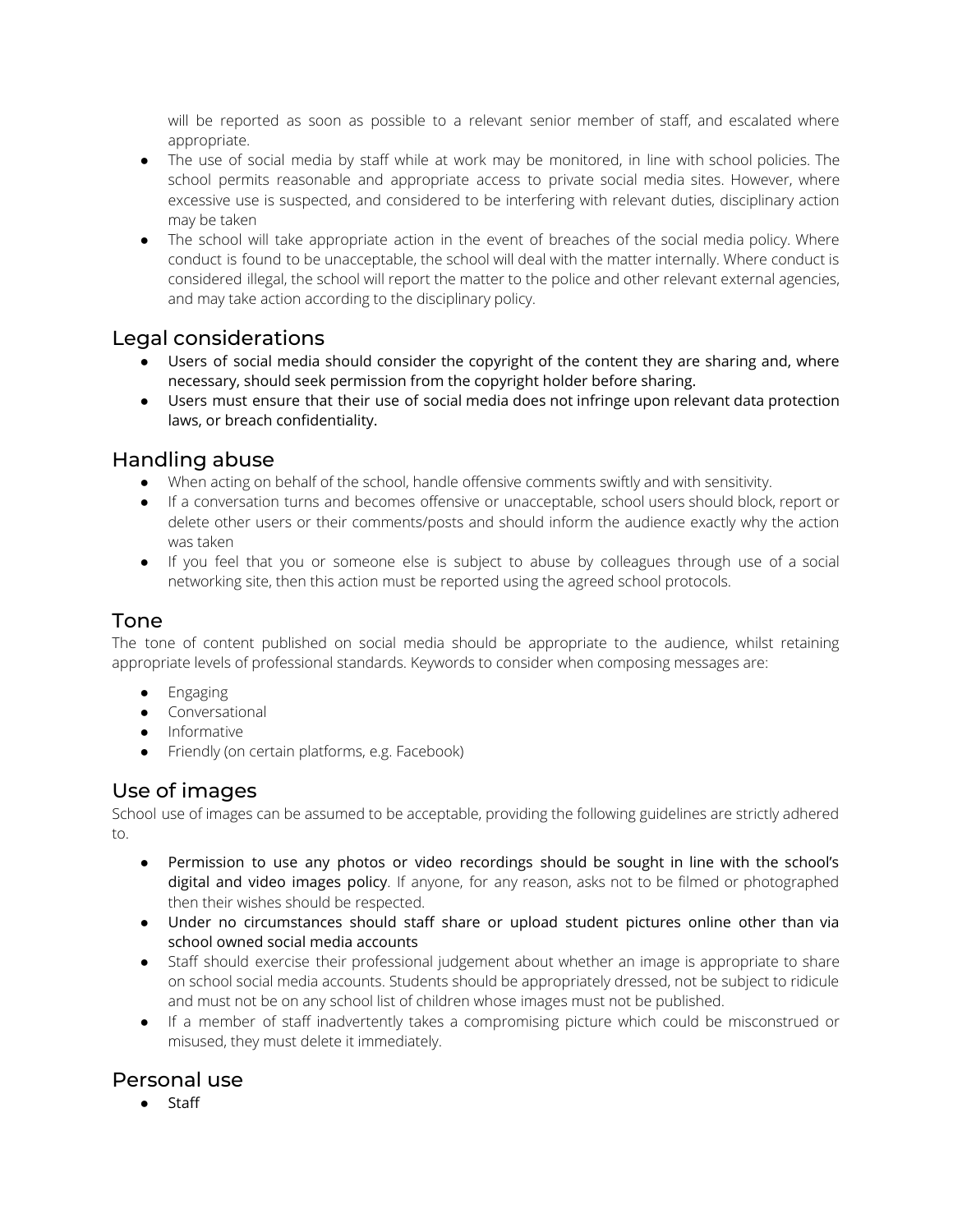- o Personal communications are those made via personal social media accounts. In all cases, where a personal account is used which associates itself with the school or impacts on the school, it must be made clear that the member of staff is not communicating on behalf of the school with an appropriate disclaimer. Such personal communications are within the scope of this policy.
- o Personal communications which do not refer to or impact upon the school are outside the scope of this policy.
- o Where excessive personal use of social media in school is suspected, and considered to be interfering with relevant duties, disciplinary action may be taken
- o The school permits reasonable and appropriate access to private social media sites.
- **●** Students
	- **o** Staff are not permitted to follow or engage with current or prior students of the school on any personal social media network account.
	- o The school's education programme should enable the students to be safe and responsible users of social media.
	- o Students are encouraged to comment or post appropriately about the school. Any offensive or inappropriate comments will be resolved by the use of the school's behaviour policy.
- **●** Parents/Carers
	- **o** If parents/carers have access to a school learning platform where posting or commenting is enabled, parents/carers will be informed about acceptable use.
	- o The school has an active parent/carer education programme which supports the safe and positive use of social media. This includes information on the website.
	- o Parents/Carers are encouraged to comment or post appropriately about the school. In the event of any offensive or inappropriate comments being made, the school will ask the parent/carer to remove the post and invite them to discuss the issues in person. If necessary, refer parents to the school's complaints procedures.

#### Monitoring posts about the school

- As part of active social media engagement, it is considered good practice to proactively monitor the Internet for public postings about the school. The school receives Google Alerts in relation to searches and posts made for GUST Independent School and members of staff.
- The school should effectively respond to social media comments made by others according to a defined policy or process.

# Appendix

#### Managing your personal use of Social Media:

- "Nothing" on social media is truly private
- Social media can blur the lines between your professional and private life. Don't use the school logo and/or branding on personal accounts
- Check your settings regularly and test your privacy
- Keep an eye on your digital footprint
- Keep your personal information private
- Regularly review your connections keep them to those you want to be connected to
- When posting online consider; Scale, Audience and Permanency of what you post
- If you want to criticise, do it politely.
- Take control of your images do you want to be tagged in an image? What would children or parents say about you if they could see your images?
- Know how to report a problem